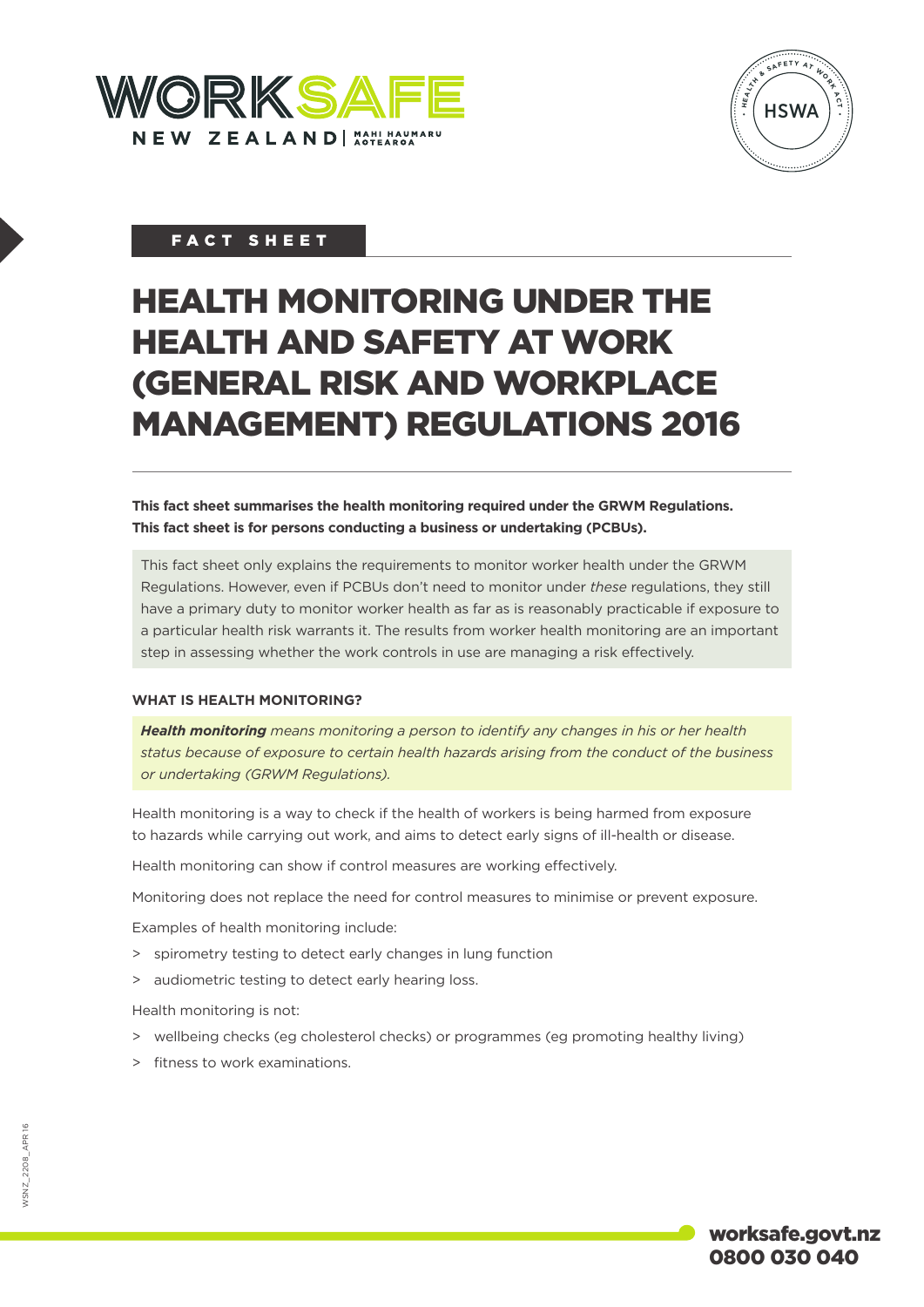Under most circumstances worker health monitoring will be classed as a health service. This means the rights and duties in the *Code of Health and Disability Services Consumer's Rights* (including consent requirements) will apply.

For further information about the *Code of Health and Disability Services Consumer's Rights* see the Health and Disability Commissioner website [www.hdc.org.nz](http://www.hdc.org.nz/)

# **WHEN MUST A PCBU CARRY OUT THE HEALTH MONITORING DESCRIBED IN THE GRWM REGULATIONS?**

Health monitoring must be carried out under the following circumstances<sup>1</sup>:

a. If the worker carries out ongoing work using a substance hazardous to health that needs health monitoring (as specified in a safe work instrument<sup>2</sup>) and there is a serious risk to the worker's health because of exposure to that substance.

Note: Currently there is no work involving substances hazardous to health that requires the health monitoring of workers under the GRWM Regulations.

- b. If the worker carries out licensed asbestos removal work at a workplace and is at risk of exposure to asbestos when carrying out the work.
- c. If the worker carries out other ongoing asbestos removal work or asbestos-related work and is at risk of exposure to asbestos when carrying out the work.

Note: There are additional requirements for health monitoring for work involving asbestos see the upcoming Approved Code of Practice *Management and removal of asbestos*.

# **WHAT IF MULTIPLE PCBUS HAVE A DUTY TO MONITOR THE SAME WORKER?**

Different PCBUs may have a duty to protect the health of the same worker (known as overlapping duties). If this is the case, the PCBUs must work together to all meet their monitoring duties.

To read more about PCBUs working together, see the WorkSafe Special Guide – *Introduction to the Health and Safety at Work Act 2015* available from the WorkSafe website [www.worksafe.govt.nz](http://www.worksafe.govt.nz/)

#### **IF HEALTH MONITORING IS REQUIRED, WHAT MUST THE PCBU DO?**

WHO MUST CARRY OUT HEALTH MONITORING AND PRODUCE THE HEALTH MONITORING REPORT?

The PCBU must ensure health monitoring is carried out or supervised by an occupational health practitioner (a medical doctor, registered nurse or nurse practitioner) with knowledge, skills and experience in health monitoring.

Workers must be consulted about the selection of the occupational health practitioner who will carry out the monitoring.

To find out about occupational health practitioners in your area, check your local yellow pages or see the Health and Safety Association NZ website [www.hasanz.org.nz](http://www.hasanz.org.nz)

Note: the regulator can also require monitoring to be carried out through an enforcement action.

<sup>&</sup>lt;sup>2</sup> Safe work instruments (SWIs) set out technical rules in relation to matters covered by regulations. They are approved by the Minister.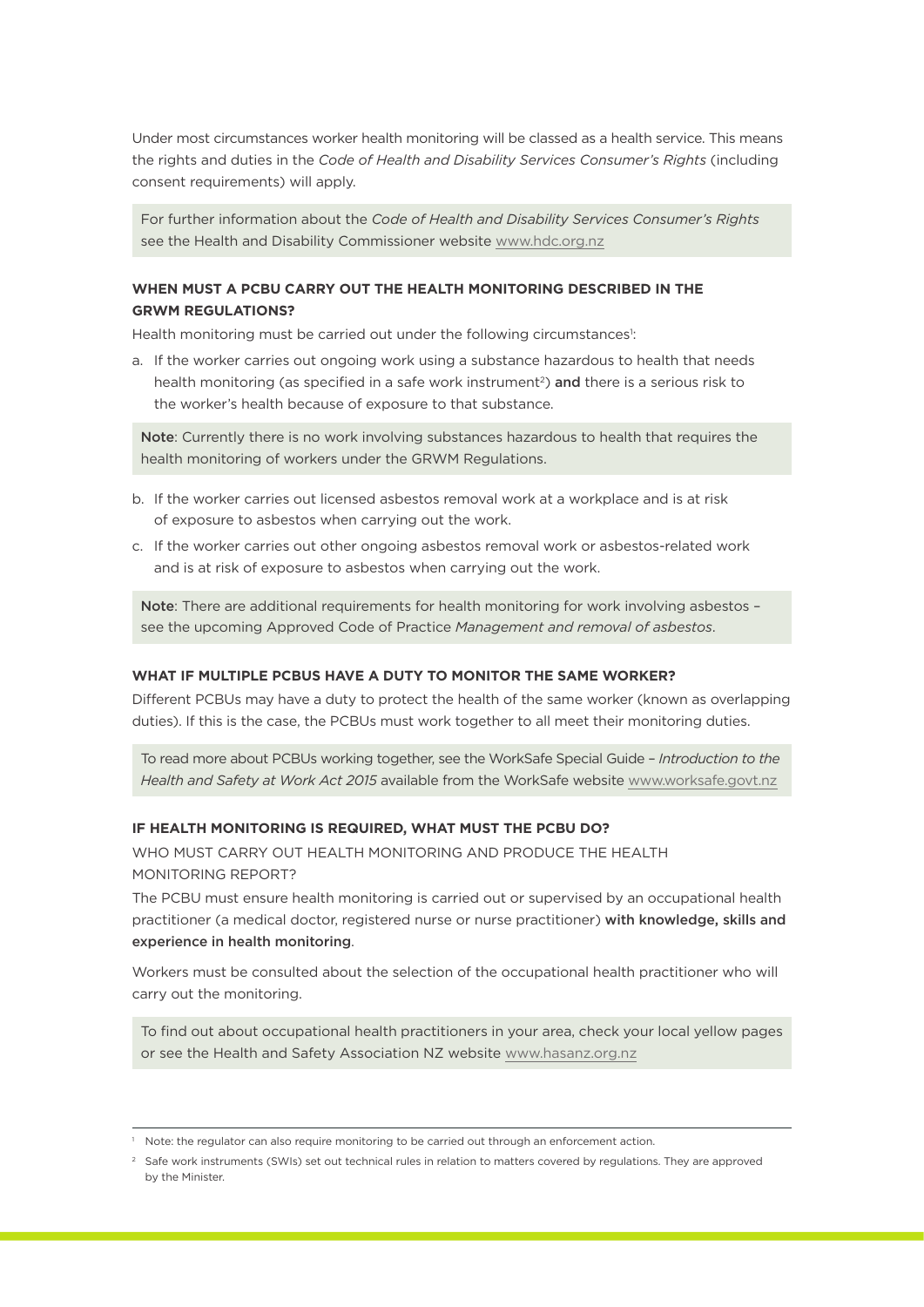#### WHAT KIND OF HEALTH MONITORING MUST BE CARRIED OUT?

The PCBU must ensure the health monitoring carried out is:

- > of a type recommended by an occupational health practitioner with experience in health monitoring or
- > a type referred to in a safe work instrument (if any).

Note: Currently there are no types of health monitoring specified in safe work instruments.

#### WHO MUST PAY?

The PCBU must pay all health monitoring costs.

If there are other PCBUs with the same duty to provide health monitoring to the same worker (overlapping duties) and the PCBUs have all arranged for one to commission the health monitoring, costs must be split equally unless agreed otherwise.

The PCBU who commissions the monitoring has specified duties as described below.

#### WHAT MUST PEOPLE BE TOLD ABOUT HEALTH MONITORING?

The PCBU must tell relevant people about the health monitoring requirements.

A 'relevant person' is:

- > someone who is likely to carry out work that involves the health hazard
- > a worker for the PCBU before they commence work that involves the health hazard.

The table below describes the information to be provided to the relevant person.

| <b>INFORMATION MUST BE</b><br><b>PROVIDED ON:</b>                                        | <b>SPECIFICS TO INCLUDE:</b>                                                                                                                                                                                                                                                                                                                                                                                                                                                                                                                                                                                         |
|------------------------------------------------------------------------------------------|----------------------------------------------------------------------------------------------------------------------------------------------------------------------------------------------------------------------------------------------------------------------------------------------------------------------------------------------------------------------------------------------------------------------------------------------------------------------------------------------------------------------------------------------------------------------------------------------------------------------|
| Why health monitoring<br>is being carried out                                            | > the duty of the PCBU to put health monitoring in place<br>the health hazard that triggered the need for the health monitoring<br>$\rm{>}$<br>the duty of the PCBU to obtain the health monitoring report<br>$\,>$<br>the purposes of health monitoring:<br>$\rm{>}$<br>- to help PCBUs reduce the risk of exposure to work health hazards<br>- to enable PCBUs to take remedial action<br>- to facilitate the treatment and protection of workers who have<br>been exposed to health hazards<br>- to inform the regulator when the circumstances require it, so<br>that the regulator can carry out its functions. |
| What health monitoring will<br>take place                                                | > the nature of the health monitoring and how it will be carried out.                                                                                                                                                                                                                                                                                                                                                                                                                                                                                                                                                |
| What information will be<br>provided to the person carrying<br>out the health monitoring | > the information will be provided to the occupational health<br>practitioner.                                                                                                                                                                                                                                                                                                                                                                                                                                                                                                                                       |
| What information will be in the<br>health monitoring report                              | > the specific contents of the health monitoring report.                                                                                                                                                                                                                                                                                                                                                                                                                                                                                                                                                             |
| When the PCBU must notify the<br>regulator or other PCBUs with<br>overlapping duties     | > the duty of the PCBU to notify the regulator (most of the time this<br>will be WorkSafe) and other relevant PCBUs.                                                                                                                                                                                                                                                                                                                                                                                                                                                                                                 |
| How the health monitoring<br>reports will be handled                                     | > how and when the health monitoring reports will be retained,<br>stored and shared.                                                                                                                                                                                                                                                                                                                                                                                                                                                                                                                                 |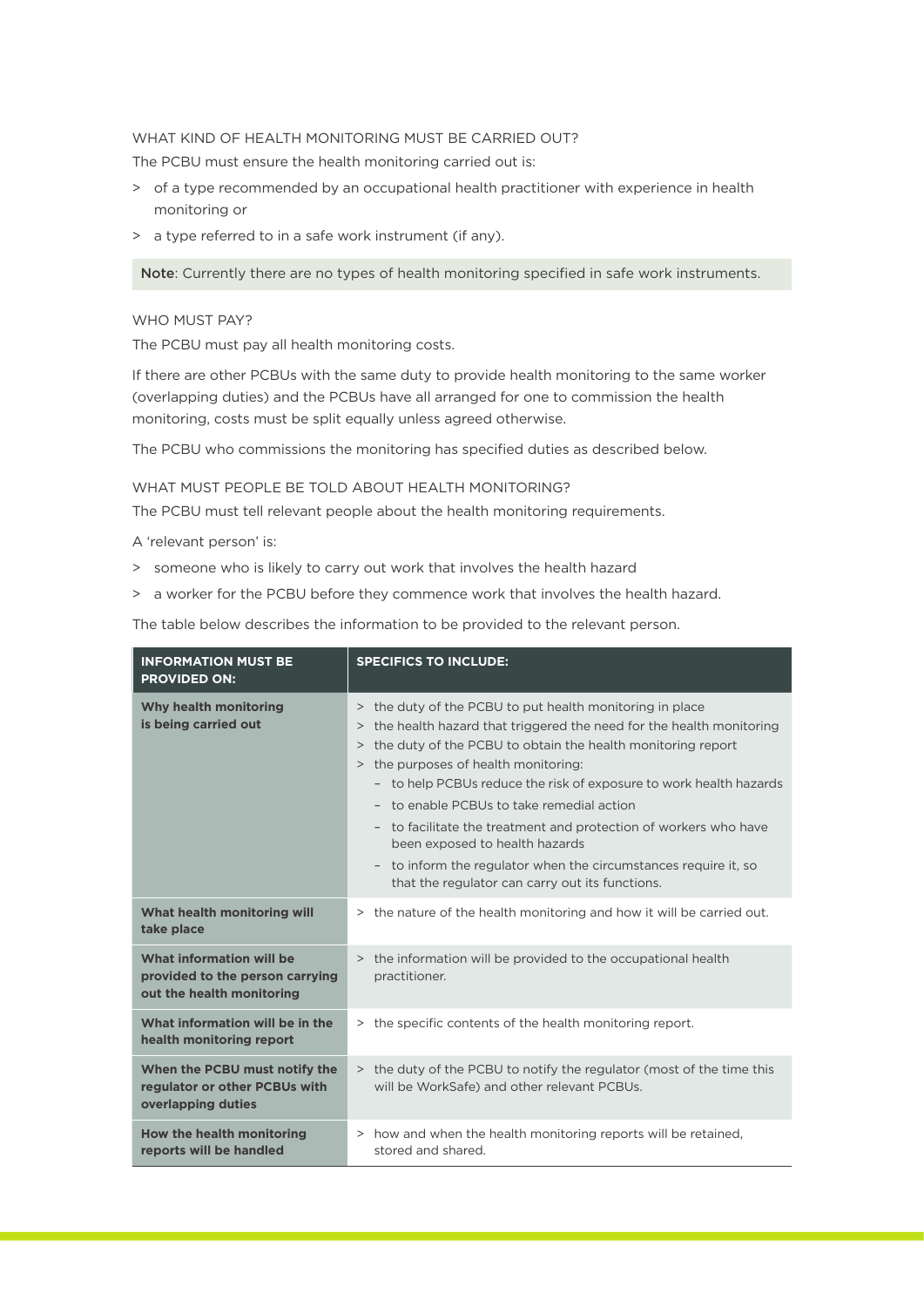WHAT INFORMATION MUST BE GIVEN TO THE OCCUPATIONAL HEALTH PRACTITIONER WHO WILL CARRY OUT OR SUPERVISE THE HEALTH MONITORING? The PCBU who commissioned the health monitoring must provide:

- > their name and address
- > the worker's name and date of birth
- > a description of the work that has triggered the need for health monitoring and
- > how long the worker has carried out the work.

#### WHAT MUST THE REPORT COVER AND WHEN MUST IT BE OBTAINED?

The PCBU who commissioned the health monitoring must take all reasonable steps to obtain the health monitoring report as soon as practicable after the monitoring has occurred.

The health monitoring report must include:

- > the worker's name and date of birth
- > the name of the occupational health practitioner
- > the name and address of the commissioning PCBU
- > the date of the health monitoring
- > any test results that indicate whether the worker has been exposed to a health hazard
- > any advice that the test results indicate the worker may have contracted a disease or an illness, or suffered an injury as a result of carrying out the work that triggered the need for the health monitoring
- > any recommendations that the PCBU takes remedial measures including deciding whether the worker is able to continue to carry out that work.

Health monitoring reports must be kept confidential.

The report should only provide the medical information needed to tell if the control measures are working effectively to minimise worker exposure to the hazard. It should not contain medical information that has no bearing on the work being performed.

Health monitoring reports must not be disclosed to anyone without the worker's written consent except to a PCBU with an overlapping duty and the regulator under certain circumstances (see below).

WorkSafe expects that access to the reports will be restricted to authorised personnel who need this information to make health and safety decisions (eg Health and Safety Managers).

If monitoring results are to be provided to anyone else, any information which identifies or discloses anything about an individual worker should be removed beforehand.

#### WHO RECEIVES A COPY OF THE REPORT?

As soon as is practicable after obtaining the report the PCBU who commissioned the health monitoring must provide copies to:

- > the worker being monitored
- > other PCBUs with overlapping duties to monitor the worker's health.

Where possible, workers should be encouraged to give copies to their GP.

WHEN MUST THE REGULATOR BE INFORMED ABOUT HEALTH MONITORING RESULTS? The regulator must be given a copy of the report when it: